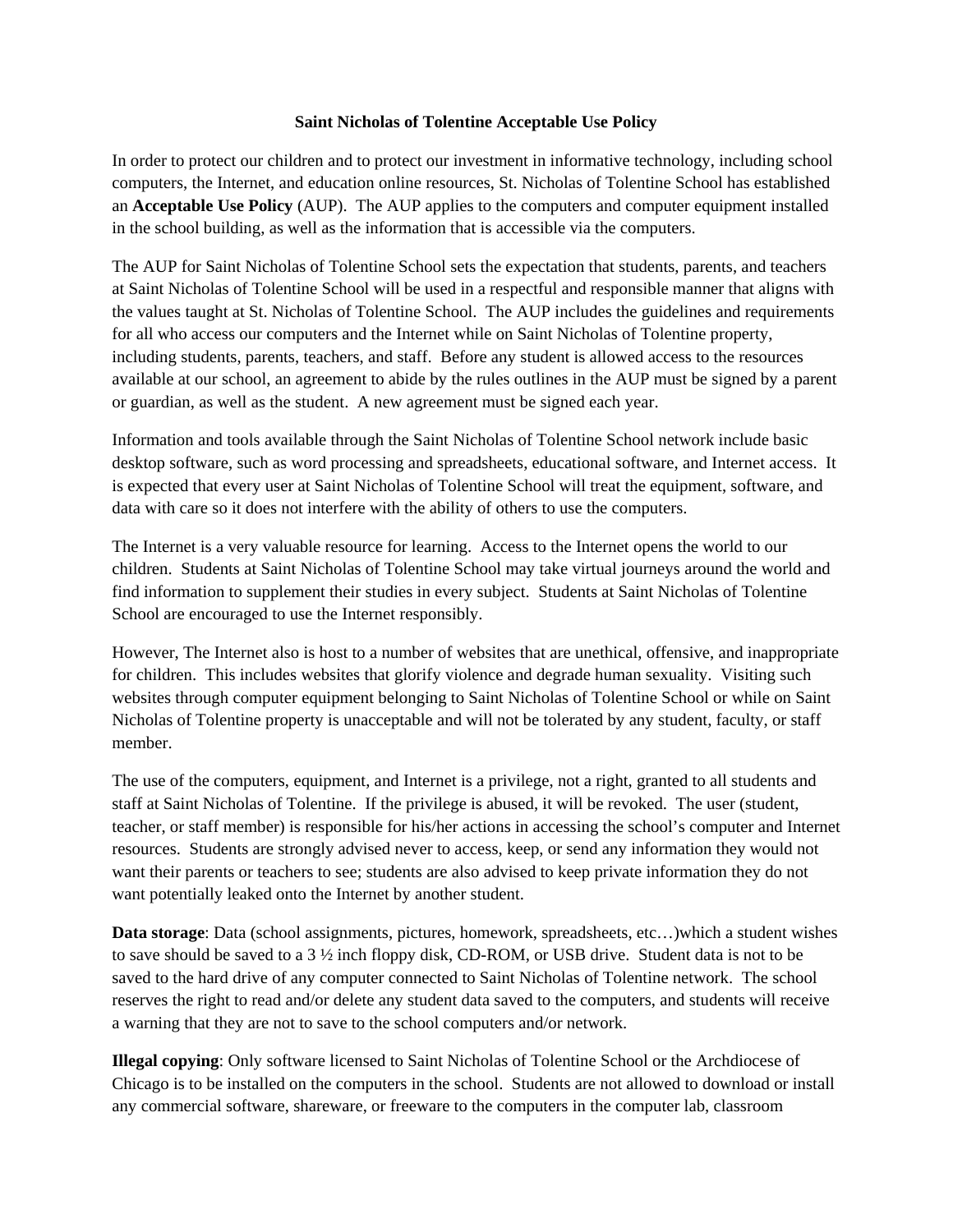computers, or the Saint Nicholas of Tolentine network. Students are also prohibited from opening files in another student's name without permission from the owner.

**Inappropriate materials and/or language**: The use of profane, abusive, and disrespectful language is prohibited on all Saint Nicholas of Tolentine computers and in Saint Nicholas of Tolentine School. Students are not to access materials, websites, files, videos, music files, chat rooms, etc… that are not in alignment with the rules and values taught by Saint Nicholas of Tolentine School. If a student encounters offensive materials by accident or chance, they are expected to report it to their teacher or another adult immediately so they do not lose their network privileges.

**Social Networking websites**: While websites such as MySpace, Facebook, Hoverspot, and Club Penguin, all others not excluded, are popular and interesting for students they are by no means appropriate for access on Saint Nicholas of Tolentine property. Social Networking sites are host to millions of users across the world and it is impossible to tell if another user is a child or a predatory adult. Students are forbidden from accessing such websites on Saint Nicholas of Tolentine property and are encouraged to avoid such websites until they are of age to use them responsibly. Chat rooms and forums are homw to predators who may try to harm children. Saint Nicholas of Tolentine School encourages students to avoid giving our personal information online to protect themselves, their families, and their classmates.

**Virus protection**: All files used by a Saint Nicholas of Tolentine School computer must be scanned for viruses before they are added to the network. Students are instructed that they should not open files sent over the Internet from unknown sources. A student knowingly opening a virus on the Saint Nicholas of Tolentine network will lose his/her network, Internet, and computer use privileges. Students are also taught that creating a virus for any computer or network is a serious offense and legal action is often taken.

**Gaming websites**: As all students know, the Internet is host to a number of websites that offer games and entertainment, in addition to the valuable information that can be found online.However, students must responsibly use these websites. Websites that are host to games that degrade human sexuality, glorify violence, and encourage disrespectful behavior toward other students, teachers, children, and/or adults are not accessible on the Saint Nicholas of Tolentine School network. Students are not allowed to play games that use weapons and encourage violence. If a student is found on a website that is host to violent and offensive games, they may lose their Internet and computer privileges. While most offensive and violent gaming websites are blocked on the Saint Nicholas of Tolentine network. New websites created hourly and the network administrators cannot keep up with blocking each site. Students are taught to avoid websites that degrade human beings and to use the Internet responsibly.

**Printing:** Students are welcome to print assignments for other classes using Saint Nicholas of Tolentine School computers. However, computer paper is very costly and students are not to abuse their printing privileges. If a student prints excessively, his/her privileges will be revoked and returned as the discretion of the teacher or network administrator. Also, printing assignments belonging to another student, photos or pages unrelated to school assignments, or any material that is offensive, degrading, and not in line with the values taught at Saint Nicholas of Tolentine School is unacceptable and will cause the student to lose his/her printing privileges.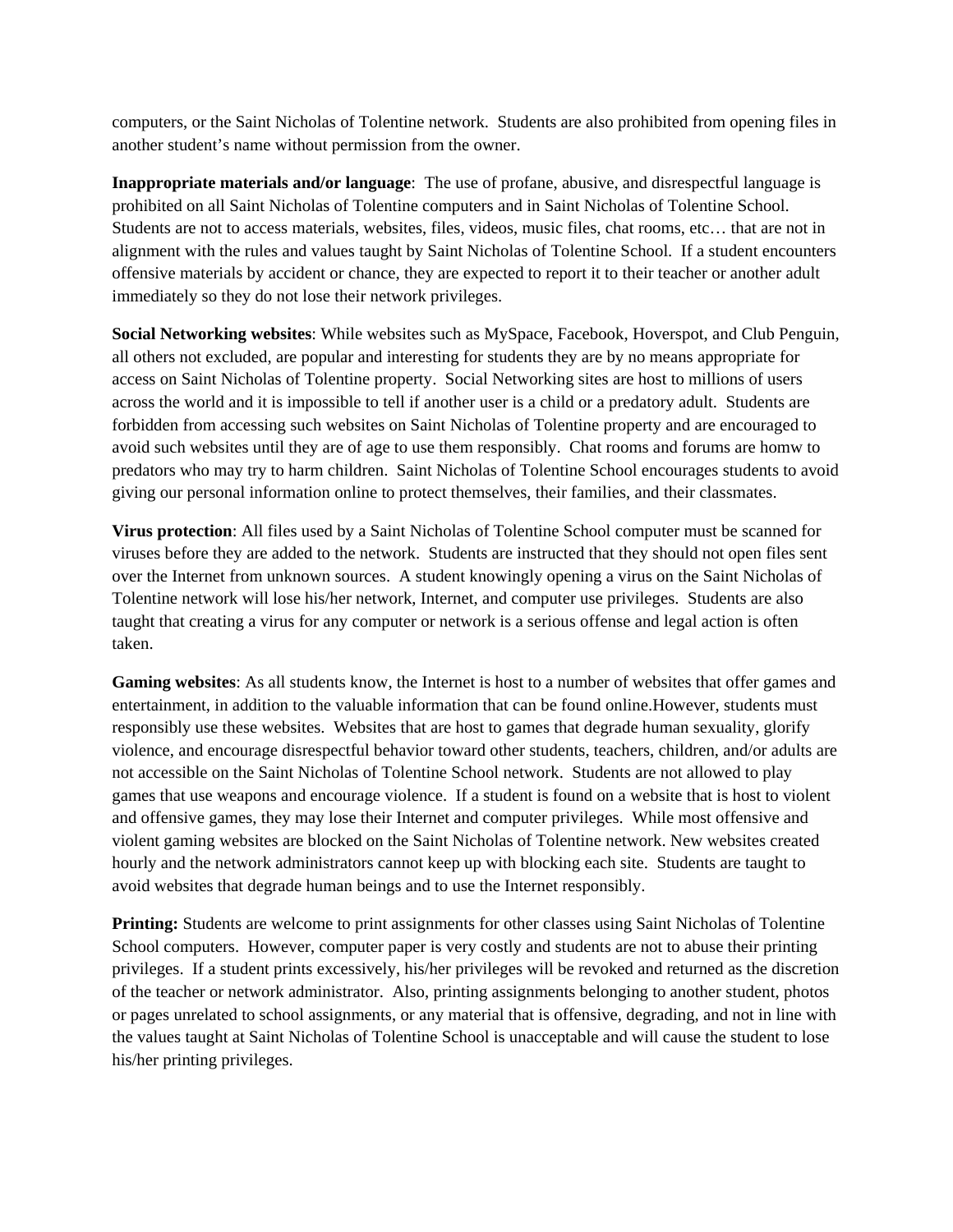### **Guidelines for Student Use of Saint Nicholas of Tolentine School Computers and Network**

- 1. Students are not to damage the computer or associated equipment in any way. This includes computers, monitors/screens, mouse, keyboards, chairs, desks, cords, and printers.
- 2. Students are not to use a computer or the Internet to harm other students or adults.
- 3. Students are not to use a computer or the Internet to abuse the work of other students.
- 4. Do not interfere with the operation of the Saint Nicholas of Tolentine School network by installing illegal software, shareware, or freeware.
- 5. Students are not to violate copyright laws at any time.
- 6. Students are not to view, send, or display offensive messages, websites, or pictures.
- 7. Students are not to waste limited resources such as hard drive space or paper by printing excessively or unnecessarily.
- 8. Students are not to trespass in the files or folders belonging to another student or teacher. This includes any and all folders available on the Saint Nicholas of Tolentine drive.
- 9. Students are not to share personal information, including names, addresses, phone numbers, ages, etc… belonging to them or to another student.
- 10. Students are to notify an adult, teacher, or staff member immediately if they encounter materials or messages that violate the rules of acceptable and appropriate use at Saint Nicholas of Tolentine School. Students are to notify adults if they encounter any material that makes them uncomfortable.
- 11. Students should be prepared to be held accountable for their actions on the school computers, network, and the Internet if the AUP is violated at any time. This includes loss of Internet access, and computer and printing privileges.